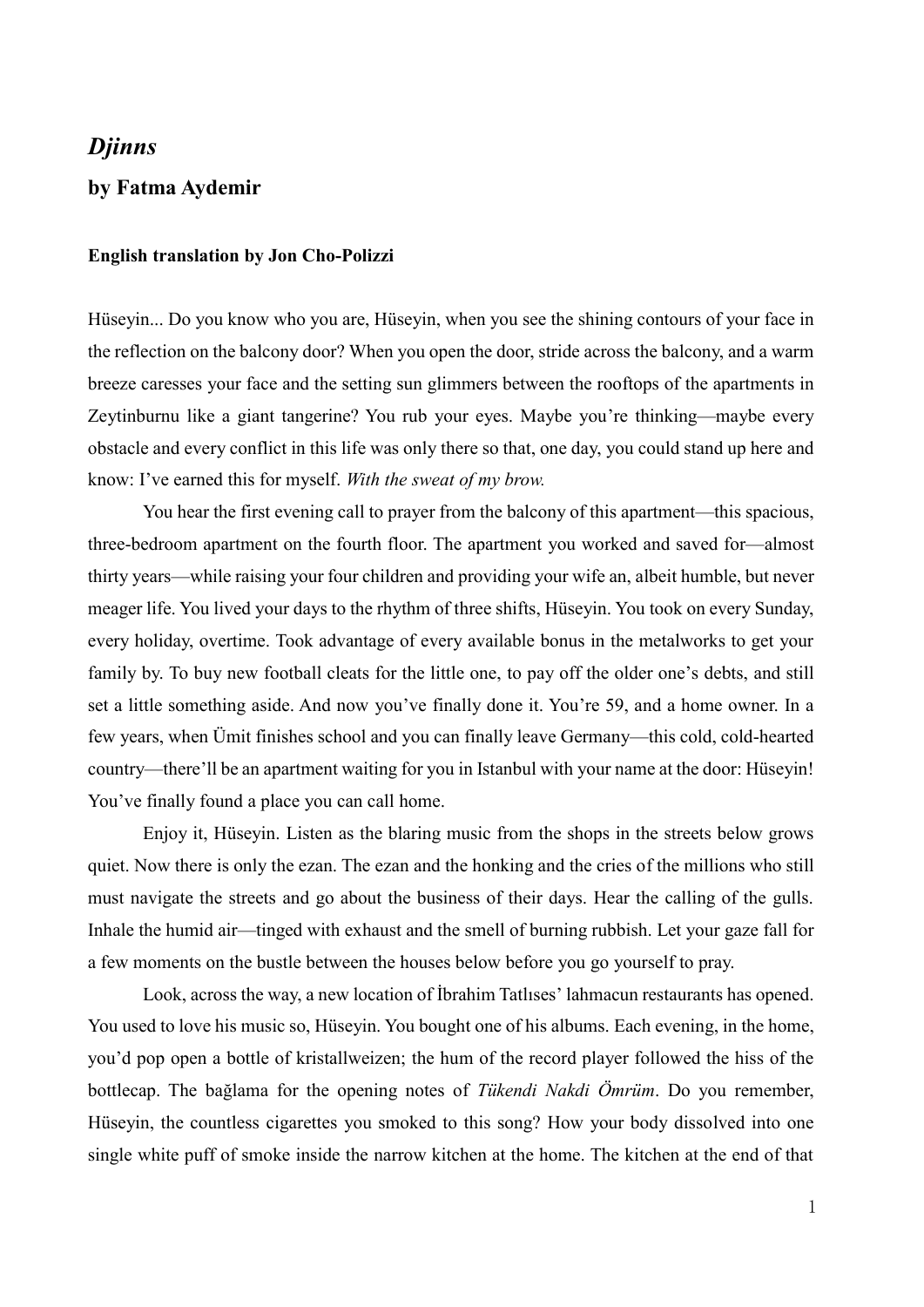long, dark hallway. You could feel Ibo because in his songs he sang of all people: of those to whom no one else lent an ear. The poor, the darkling, those hardworking people from the countryside. Those people like you, Hüseyin. And you felt Ibo because, like you, he too had discarded the language of his parents. Discarded like an unused sack of stones.

But now you can no longer stand him. You despise Ibo. How he hops around on his show every Friday evening. Speaking nonsense. And gaping at his belly dancers. This honorless man who had a simple merchant shot at the Urfa bazaar because he did not want to serve him. Or at least, so the papers said.

No, Hüseyin, this is by no means the kind of man whose cassette tapes you'd want to buy or listen to. And besides, Ibo has long since transitioned from folk music to arabesk. And you've long since given up both alcohol and tobacco. And without alcohol, it's almost impossible to tolerate arabesk. And even if you could, what could the songs of such a man provide? A man who beats his women and wears this crime in public like a badge of pride? Nothing. But still, Perihan and Hakan and Ümit will no doubt be impressed by the restaurant. It belongs to the most famous person in this country, after all. And you won't be able to say a thing, Hüseyin, when your children rush over there each day to stuff themselves.

Quite the contrary, you will pay for the food. You'll watch them peacefully. And silently, you'll be glad that you can finally provide them the opportunity from now on to spend each summer here in Istanbul. Istanbul, this splendid city, over which so many centuries of wars were waged and so much blood was shed. And all for naught. For no one has understood that this city will never permit itself to be conquered by anyone. In the end, the city always conquers you. In the end, you will be nothing more than another layer of dust on the earth, beneath the feet of new conquerors, always with the same desires. And Istanbul will absorb and devour them all, reducing all to dust. Nourishing itself on them, forever growing in its incandescent splendor.

And you, Hüseyin, you already knew that someday you would return to Istanbul. Already the first time you arrived in this city. Back then you'd come by train from your village. You disembarked for a week, you stayed here with relatives before you boarded the bus and then the train to Southern Germany where you'd be assigned a job. They put you in a line with other workers there, they inspected your naked bodies, and they examined the contents of your underpants. That was in the spring of 1971.

Germany was not what you had hoped it would be, Hüseyin. You'd hoped for a new life. But what you received, instead, was loneliness. Loneliness can never be a new life. For loneliness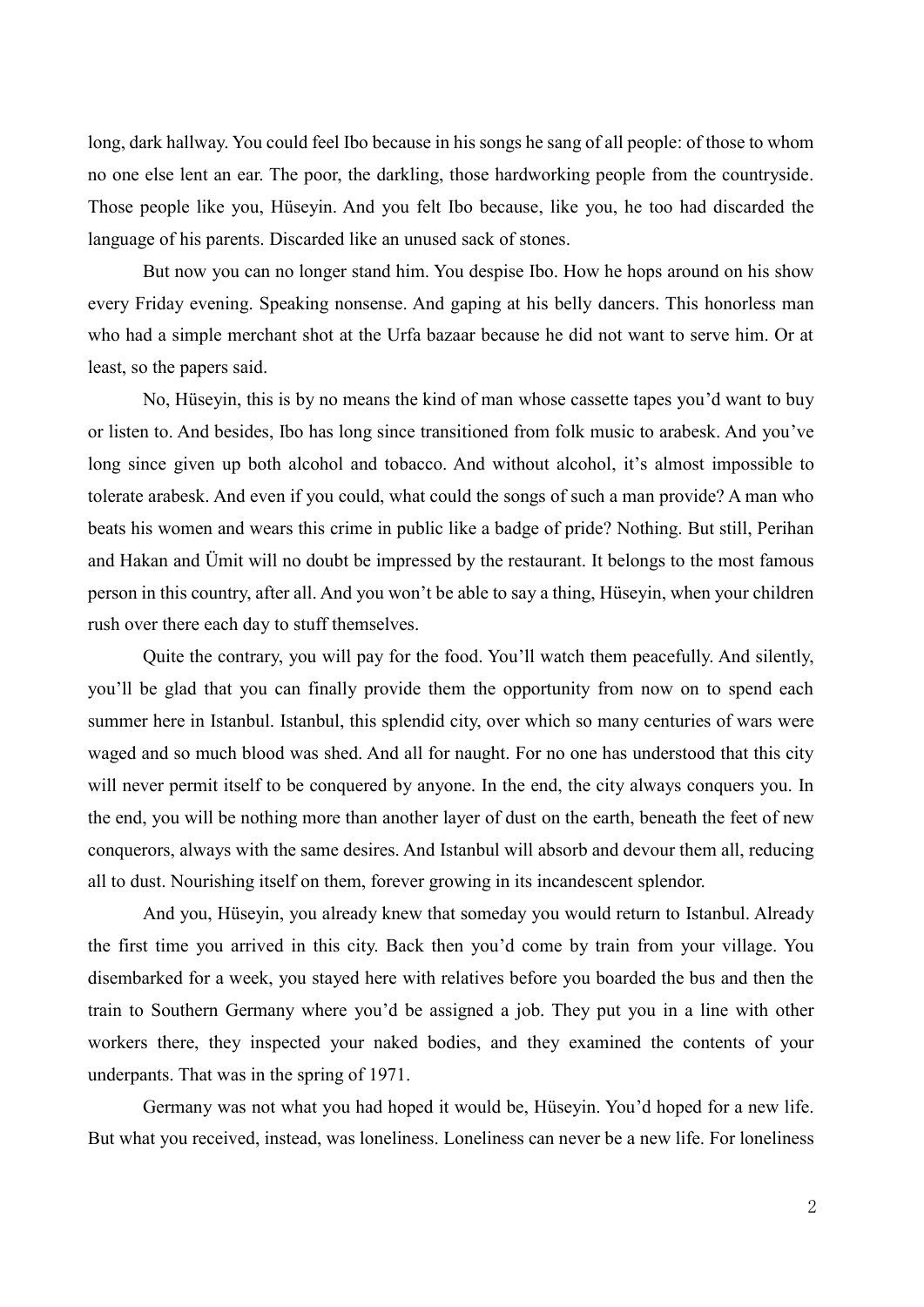is a cycle, the constant repetition of the same memories inside your head. The perpetual search for new wounds within your long-departed ego. The longing for those people you left behind. But what could you do, Hüseyin? You couldn't just return back to your village. And so, you stayed. And you did the things you had to do so that your coming here would at least make sense.

How time flies, Hüseyin. In the last twenty-eight years of your life, you've earned more money than you would ever have dreamed of in Turkey. You earned it because you were never too good for any work. The kind of work no German would do. You could not have known, Hüseyin, that your body would soon—far before retirement age—grow as weary as the German economy after Reunification. Like your many colleagues, in that moment when the two exhaustions came together and the doors of the metalworks closed, you, too, had wanted to go into early retirement. But you received no certification. No certification, although after all those long years bent before the furnace, your back had twisted inside like an inverted C. And your knee began to ache dreadfully, after even the shortest walks.

And even this had some validity, Hüseyin. For how else would you all have gotten by, back then? With three children at home, on only 900 marks' pension? From your savings? Would you have wanted to give up this apartment, Hüseyin, just so that you could have started to relax a few years earlier? A few years early, but in Germany forever more? Of course not, Hüseyin. And so, you went on to a different factory, Hüseyin. A different factory for less pay and lesser benefits. But it had still sufficed to build up the necessary savings. To put away a bit more toward your pension. And besides, it was hard to call folding cardboard work—especially after all those years of melting scraps of metal at 1500°C. And so, you drudged through five more years, Hüseyin, until last year, you personally asked your cardboard boss—as politely as you could—to be discharged. And he acquiesced. And you finally found time to look at apartments in Istanbul. Time to rededicate yourself to your beliefs which had, for long years, wilted like an unwatered flower. Time to listen to yourself and time to make peace with your demons. And next week, when you turn sixty, your pension will finally start to come in, Hüseyin. They call it early retirement, but nothing about it feels early.

How the time flies. Who knows, maybe you'll never go back to Germany, again. Maybe you'll just stay here. Maybe Emine and the children will also stay, after they arrive and see how perfectly you've arranged the apartment for them. Maybe Ümit will just finish school here. Maybe Perihan and Hakan, too, will fall in love here and finally want to get married. You tremble at the thought, Hüseyin. But why? Was it not you, back then, who wrung your hands and wanted to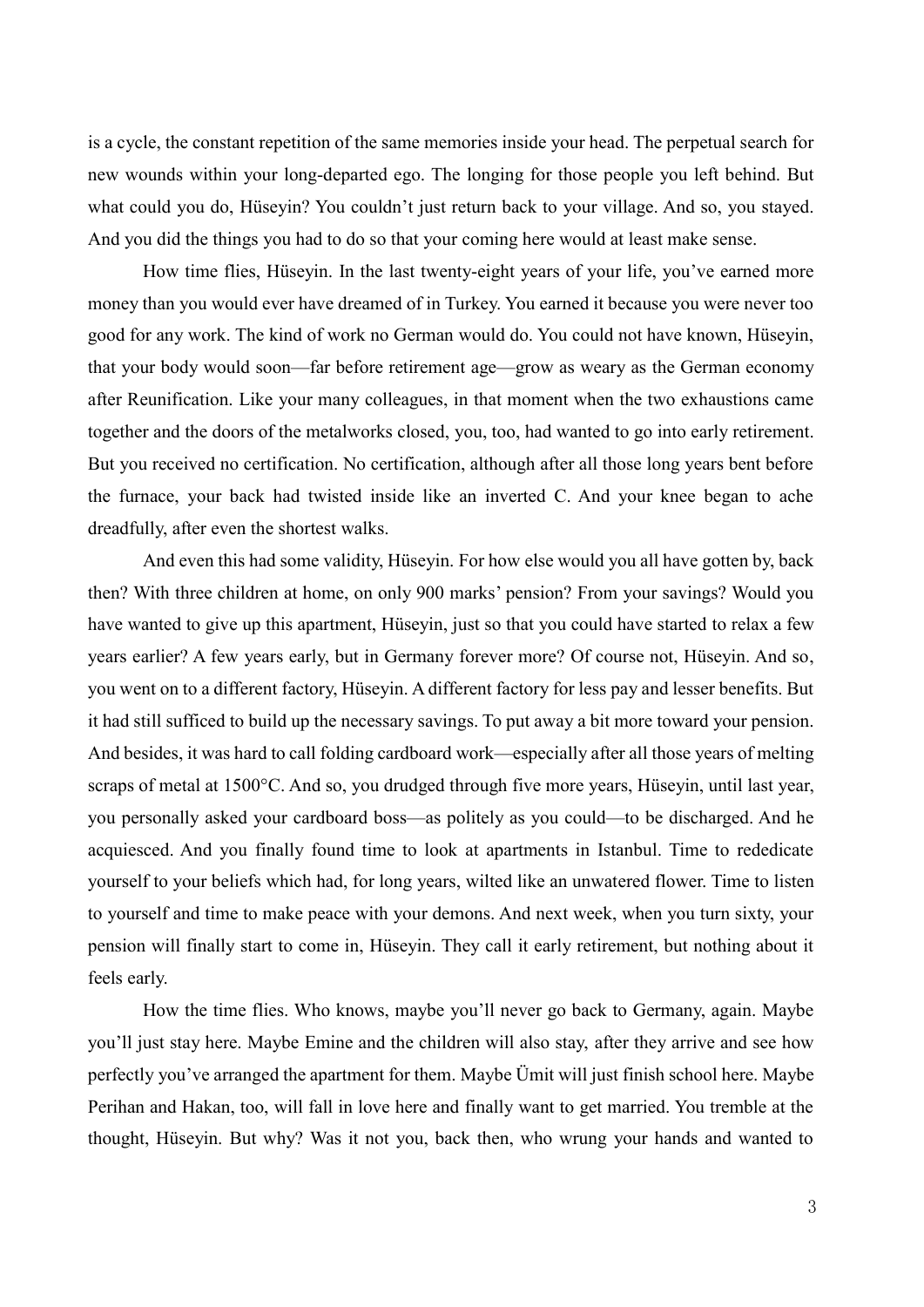deliver your eldest daughter, Sevda, to a man? Who gave her an ultimatum when she was seventeen and a half years old? You'll marry this one or that one, you can decide, but you will take one of them and start a family. And then, at least, we won't have to worry what Germany will make of our Sevda. Our Sevda, who always wants too much from life, who's never satisfied with what she has, with what she can achieve. Was it not your idea, Hüseyin, to deliver Sevda into safety in this fashion? Was it not your idea to kill her dreams?

But, poor Hüseyin, Sevda did as she pleased. And even with two children on her lap, she kept doing it, all the same. Can you not see? And now, instead, you worry about Perihan and Hakan. But you should have realized long ago, Hüseyin, that your fears for your children seldom guide you to the right decisions. Yes, you smile, Hüseyin. And well you should. For today is a good day: Perhaps the best day of your life.

All the furniture has arrived. The men arranged them according to your plan: the mirror and the heavy double bed for Emine and you in the back bedroom, the patterned futons for the children in the two smaller rooms. In the living room stands an ornate dresser of dark, polished hardwood, just how Emine would want it. She will like the dresser, of this you are sure.

Emine, whom you have loved since first you saw her in the neighboring village. You had just come back from the service, a little crazed from the experience, a little broken. And this young woman passed you in the alleyway with lowered head—white as a cotton blossom. The very next day, you'd called to ask for her hand. Called at her aunt's, for by then, Emine's parents were long dead. Her aunt had tried to suppress her joy, for she had not wished to reveal her toothless smile and yet she had seemed gladdened by the notion of having one mouth less to feed. That was thirtythree years ago. And you have always loved Emine, more than you love yourself. Even during those eight long years when you were so far away from her, in Germany. You always thought of her, you fell asleep each night on dreams that carried you to her. To the smell of the rosewater she rubbed each morning behind her ears. To the coolness of her skin—cool, even beneath two thick layers of blankets. None of the German women you met in the bars along the river during those lonely years could still the yearning you felt for Emine. Quite the contrary, Hüseyin: The closer you drew to these women, the greater your longing grew.

And then it became possible to bring her and the children to you. The long wait came to an end. You moved together into the dark ground-level apartment of a yellow high-rise building, across from the factory. A building where only Turkish and Italian workers and one ancient German widow woman lived. And you made the best of everything, you sent your children to better schools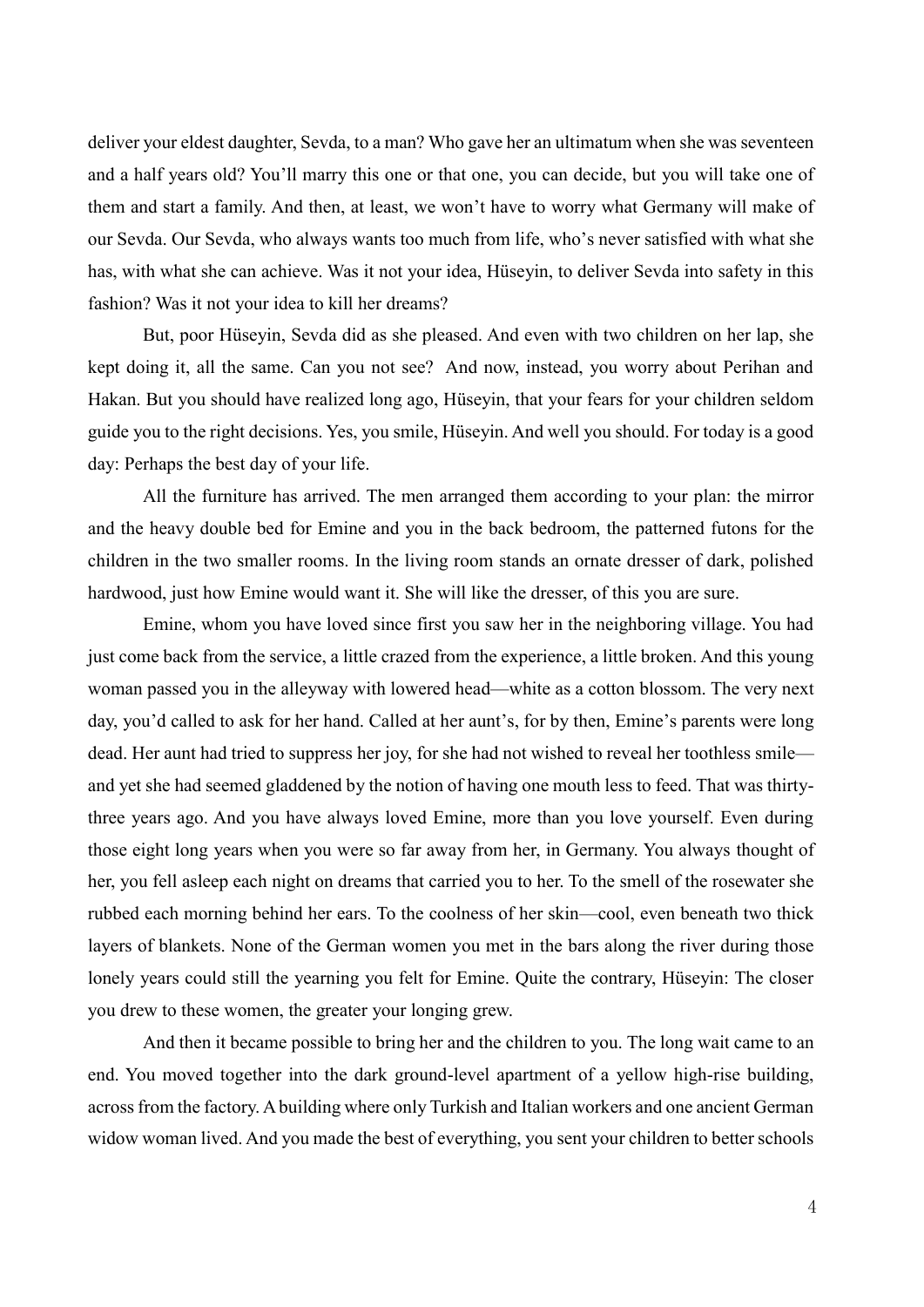than you ever could have dreamed of in Turkey. You did everything. You gave your all—except, perhaps, for Sevda. But the firstborn child is always an experiment. What could you do? People make mistakes. And you could do better with those who followed after, isn't that right, Hüseyin? Except for the firstborn. Only the firstborn.

And now, Hüseyin, you're waiting for Emine, again. For this time, it is she who is in Germany, and you, here in Turkey. Next week she will follow with Hakan, Perihan, and little Ümit, who finally has summer break. You flew earlier to prepare the apartment. Halime Bacı, your friendly neighbor from the apartment below already arranged a cleaning woman for Sunday to look after the details. Your glance falls on the kitchen, Hüseyin, through the balcony's French doors. The pile of apricots—still wrapped in newspaper—that Halime Bacı brought this afternoon. You were lucky, Hüseyin, to find such a helpful and respectable neighbor. Such things are no longer the rule these days, not even here.

The call to prayer has already ended. But it doesn't matter if you pray five minutes late, today, Hüseyin. And so, you push open the doors to the kitchen, unwrap the newspapers, and let warm water run over the fruit. You leave the balcony doors open, so that the synthetic smell of the new furniture can drift away. The apricots are already slightly fermented, just the way you like them. Sugary sweet and almost mush.

You eat just one, and then another. And you're just about to walk to the bathroom, Hüseyin, to prepare yourself for prayer. You've just decided not to wash your sticky fingers in the kitchen, but head straight to the bathroom—where you will wash your hands and your face and your arms and your head and your ears and your neck and your feet anyway. You've just taken one step from the kitchen toward the hallway, and you feel a sharp twinge of pain in your left arm.

You wonder whether you overstrained yourself earlier helping the men carry those two sofas and three futons down the hallway, even though they had said graciously that they'd be fine. They hadn't been that heavy anyway. But the pain does not subside. A stabbing pain. Again and again. Like an axe, cleaving you apart.

Hüseyin, cold sweat beads on your neck. Your body does not know this kind of pain. And suddenly, a tightness spreads across your chest, as if your whole torso were contracting until it was no larger than a button. You remain on your feet, Hüseyin. You stand, crossing your arms across your chest, as if hugging yourself. And then you have to sit down anyway. You take two steps toward the living room where the brand-new dining table and the matching upholstered chairs are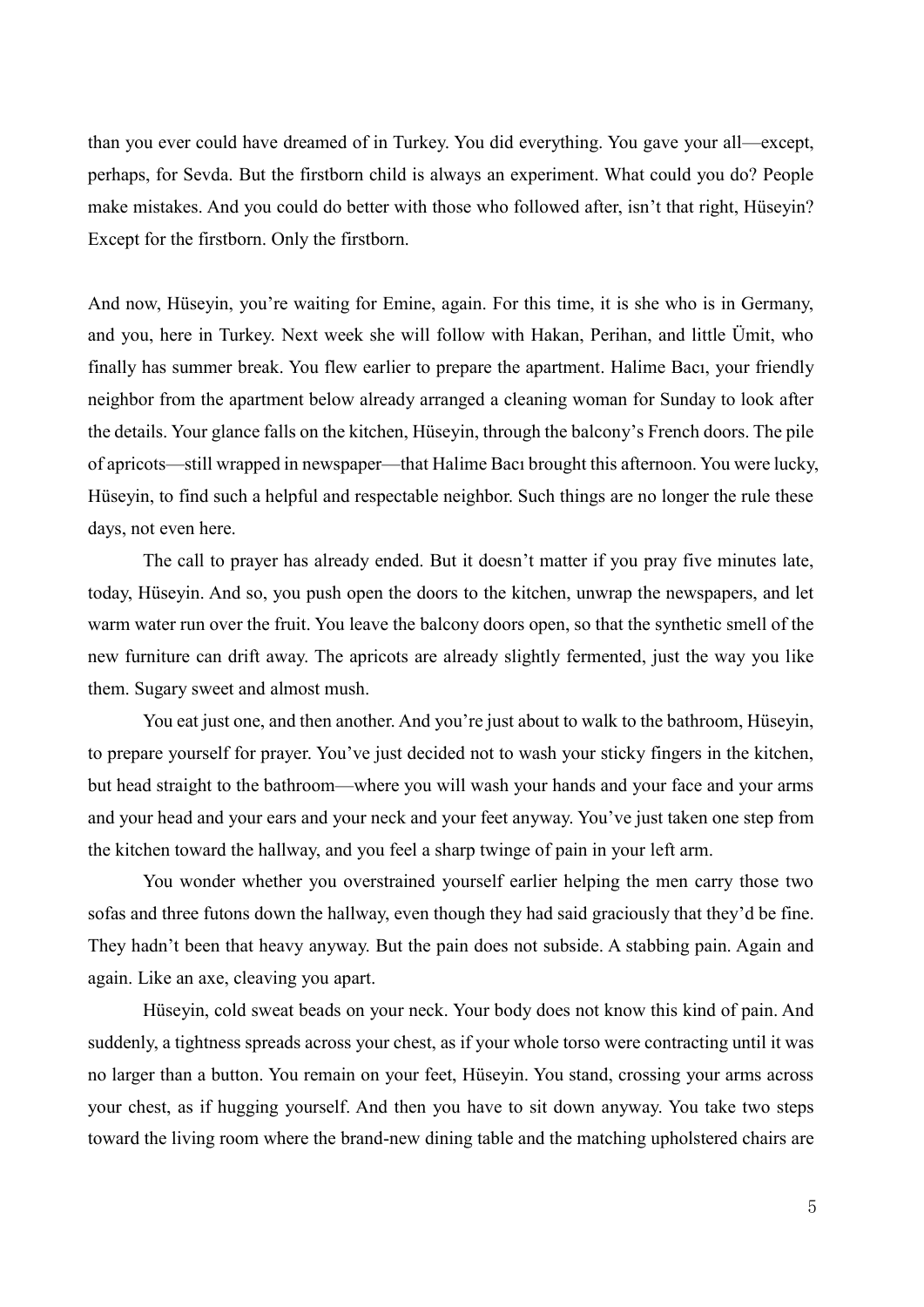waiting, but after these two steps you're overcome with such a wave of nausea that you turn instead toward the bathroom. But it's too late for that, Hüseyin. Your body bends in half and you vomit then and there, before the entryway, in the middle of the hall.

You cough, falling to your knees and crying as loudly as you still can for your neighbor, Halime Bacı. You hammer with both hands on the floor, but you don't know whether she will hear you knocking. The world is spinning. You see bits of apricot on the oak-finish laminate of the floor. Your body struggles to right itself from this crouch, but you just can't manage it, Hüseyin. Everything is too heavy. Too much. Too tight. Your chest is rocked by sudden cramps, and while you're screaming for Halime, you jerk upwards, lose your balance, and your body tumbles to the floor amidst your own vomit.

You keep your head high, with all your strength. You scream, struggling for air. You scream again. And suddenly you hear Halime Bacı's voice outside in the main hallway. The slip-slap of her rubber slippers ascending the stone stairs. The cramp in your upper body releases for two seconds. Somehow you manage to heave your arm against the doorknob, to open the front door. And then another cramp, more forceful still. A pain so deep, so bitter, the like of which you've never known before. Cries flood from your body. They sound so odd, you cannot be sure whether they're yours at all. They must come from somewhere else, outside. It's not possible for you to make such a noise.

You see the long frame of Halime Bacı's frightened face above you. You can't understand what she's saying, but she quivers. She looks terrified. Pale. Her face is a mirror in which you see the reflection of your own fate, Hüseyin.

The fuzzy thoughts inside your head suddenly grow clearer: This is the end. The finish. Over. This is how you will die. Covered in your own vomit. A sticky mess of fruit in the apartment you dreamed of all your long life. You'll die like this, without a glimpse of the sparkle in Emine's eyes when she sees it for the first time, without feeling the youthful excitement of your youngest daughter and two sons. You'll never know what they think of the furniture you chose, the bustle of the neighborhood. Of Istanbul: a city they know only from postcards and a few short stopovers during childhood—and of course, from TV.

Just like you, Hüseyin. Why did you want to move to Istanbul, anyway? What do you truly know of the place? Was this really the place you dreamed of, or merely a memory? A memory of leaving home, a layover on the way to the factory—a place between forgetting and the toil which followed after. The first place where you could breathe.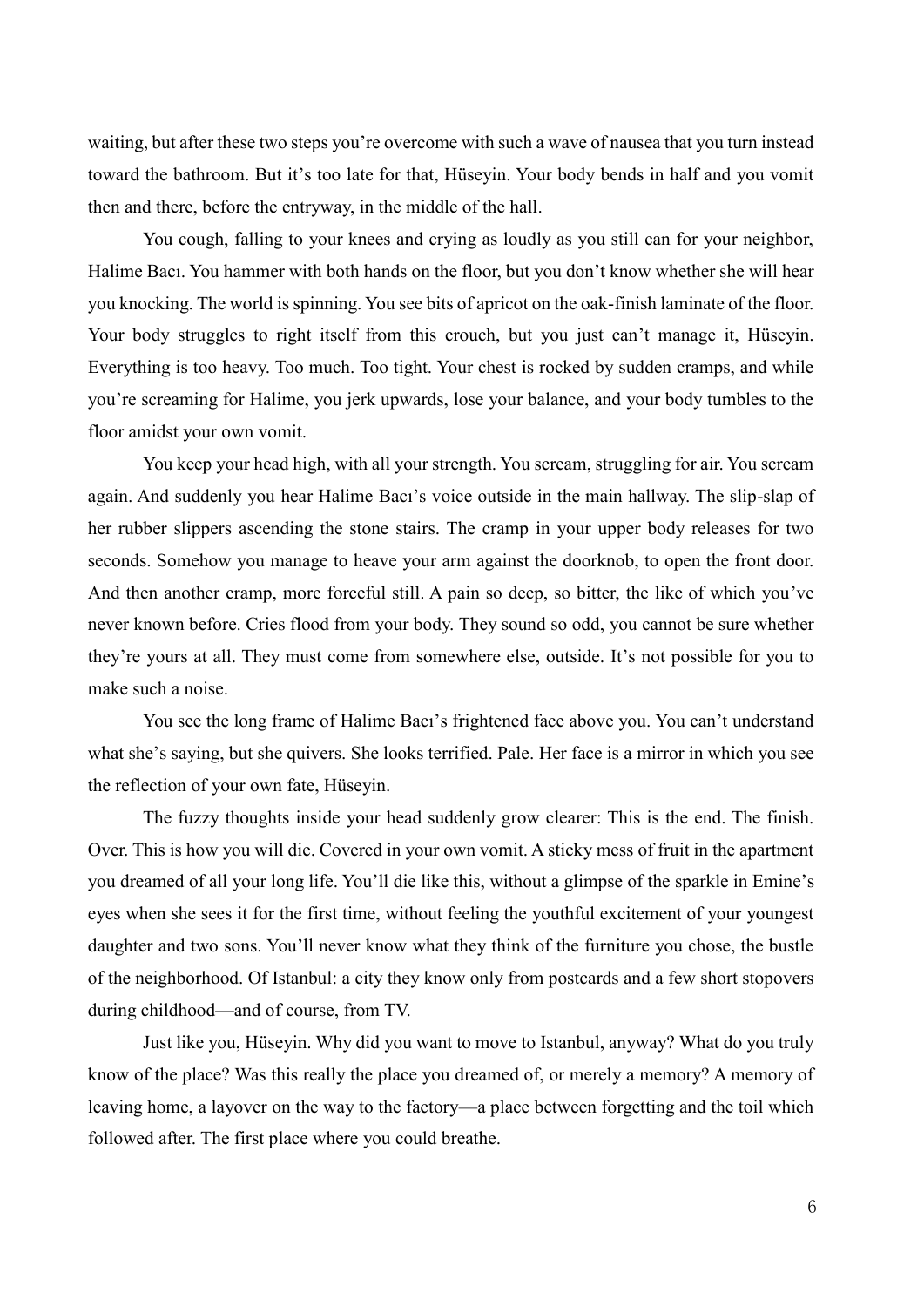You want to breathe, Hüseyin. You don't want to die. Not now, even though you are devout. Even though you've always said that you'll be ready when Azrael comes for you. Maybe, you think now, maybe you've secretly hoped your faith would grant you a long and healthy life. How naïve you've been, Hüseyin. You are not ready. It just can't end this way. Not like this. You would pray to Allah if your tongue were not as heavy as lead, your mouth so cleft with the pain roiling inside you—like an uncontainable wildfire set to scorch the earth and burn away all hostile life. You would beseech Azrael that he—or she—or it—grant you just one week more. Please, just one more week. Just this short period of grace. To open the apartment doors to your dear family, the doorway here before you, and lead them into the bright rooms. This is Hakan and Ümit's bedroom; this room is for Perihan. This is the living room, and here, our balcony. Over there is another, attached to our bedroom, Emine. Just one week more to walk along the water with them. To pour your children a ҁay; to hold your daughter's hand and tell her how very much you love her. To tell your sons you're proud of them. To call Sevda and beg her to forgive you. To hear the voices of the grandchildren you've missed for all these years. Maybe a bit more than a week. You stopped smoking long ago, Hüseyin. That was meant to prolong your life. How can you die of a heart attack now, of all times, and miss everything that was meant to happen in this apartment? Your apartment, Hüseyin.

Hüseyin, you strain your eyes. You keep them open. You look around. Halime Bacı was gone, but now she's back again. You understand that Halime has called an ambulance, is begging you to hold on. She wipes your brow with a damp towel. Ice cold it runs across your forehead and nose; over the twitching corners of your mouth. For a moment, it feels as though a hole has opened in your heart. A hole through which all the pain is vanishing, is sinking. Disappears.

Hüseyin, you know that this will only last a moment—this respite from the pain. You know it will return, come soon. The pain will return. You can't say how you have this knowledge, how you know with such certainty, but the next cramp will surely come. And it will be monstrous. It will carry you far from here. You know this. And so, you use this yawning emptiness in your chest, use the final strength you find within you, to move your lips. Panic-stricken and pale, Halime stares questioningly. She lowers her ear to your mouth to better understand what you have to say, Hüseyin. You whisper it. One word. And Halime asks, "What was that? Come again?" But you cannot. You see a shadow fall across the wall. You feel those cold beads of sweat gathering at your neck. But you need not be afraid, Hüseyin. That shadow is only me. I promise you, I will tarry here. In this house. In this apartment. I will watch over your family when they arrive. I give you my word,